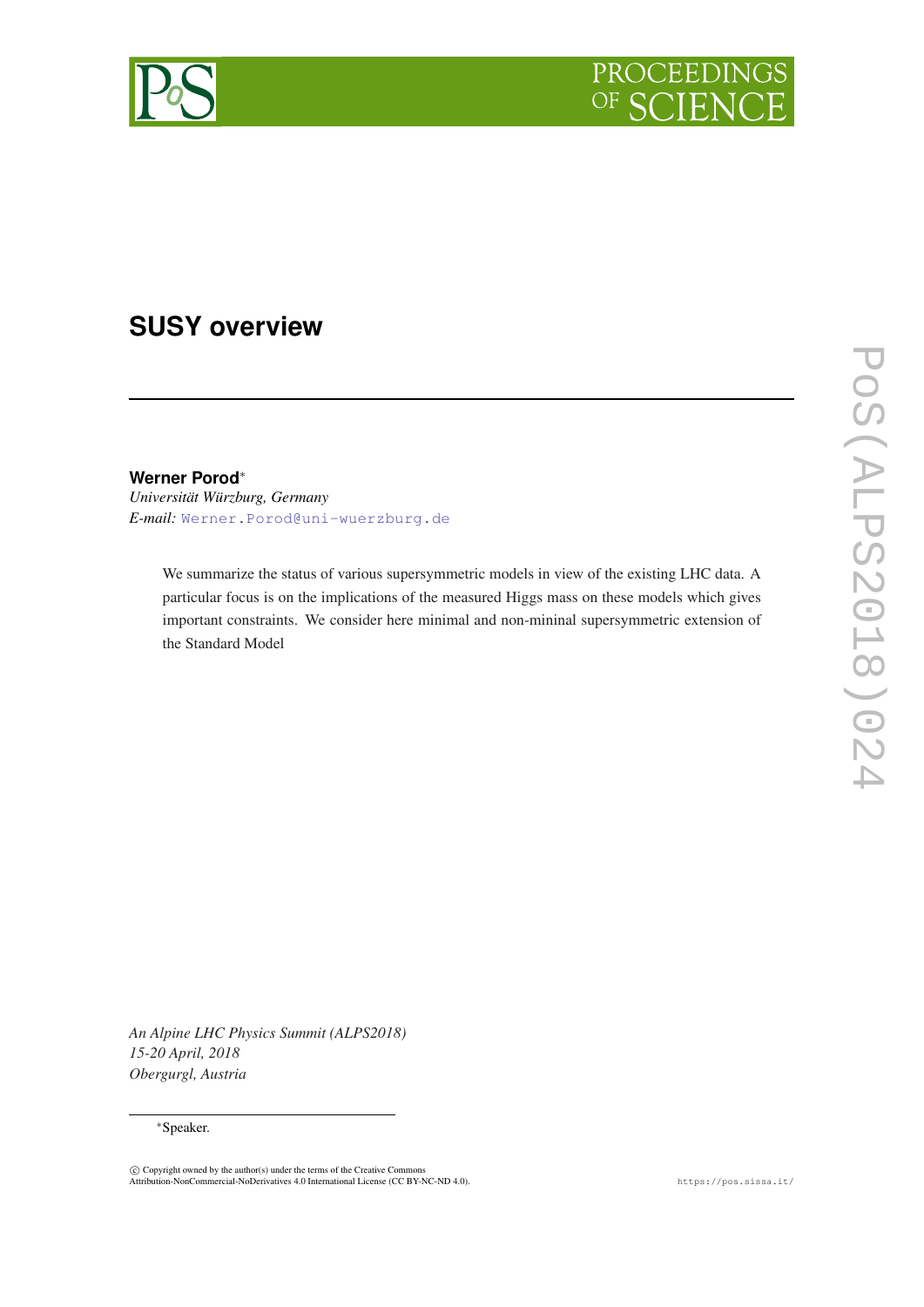## 1. Introduction

The discovery of the Higgs boson at the LHC [[1](#page-6-0), [2](#page-6-0)] marks one of the most important milestones in particle physics. Its mass is known rather precisely: ATLAS reports  $m_h = 124.97 \pm 0.24$  GeV [[3](#page-6-0)] and CMS  $m_h = 125.26 \pm 0.21$  GeV [\[4\]](#page-6-0). Moreover, the signal strength of LHC searches in various channels for both bosonic and fermionic final states has been found consistent with predictions of the Standard Model (SM), see e.g. [[5](#page-6-0), [6,](#page-6-0) [7](#page-6-0), [8](#page-6-0)]. Even though this completes the SM particle-wise, several important questions still remain open, e.g. (i) Is it possible to include the SM in a grand unified theory where all gauge forces unify? (ii) What stabilizes the Higgs mass at the electroweak scale? (iii) Is there a particle physics explanation of the observed dark matter relic density?

Supersymmetry (SUSY) is still one of the best motivated extensions of SM addressing several of these questions. Consequently, the search for SUSY is among the main priorities of the LHC collaborations. Up to now no sign for supersymmetry or any significant deviation from the Standard Model (SM) prediction has been found has been found at the  $LHC<sup>1</sup>$ , e.g. in simplified models bounds on the gluino mass of up to about 2 TeV have been set in various channels [[9](#page-6-0), [10,](#page-6-0) [11,](#page-6-0) [12](#page-6-0)] exploiting about 36 fb<sup>-1</sup> of data in each experiment. However, note that these bounds depend on the spectrum and get reduced significantly if the spectrum is rather compressed [[13\]](#page-6-0) as has been noted early on [\[14](#page-6-0)].

In the minimal supersymmetric standard model (MSSM) the mass of the lighter Higgs boson is bounded to be below the mass of the *Z*-boson at tree level implying the need of very large radiative corrections of at least 90% with respect to the tree-level as  $m_h^2 \simeq m_Z^2 + 86^2$  GeV. It has been known for a long time that such large radiative corrections due to the top-quark and stops, the scalar partners of the top-quark, indeed exist as the top-Yukawa coupling is order 1. This requires that either the geometric average of the stop masses  $M_S^2 = m_{\tilde{t}_1} m_{\tilde{t}_2}$  is large and/or the existence of large trilinear coupling *A<sup>t</sup>* [[22\]](#page-6-0) as can be seen by inspecting the most dominant contributions which are given by

$$
\Delta m_h^2 = +\frac{3m_t^4}{4\pi^2 v^2} \left[ \ln \left( \frac{M_S^2}{m_t^2} \right) + \frac{X_t^2}{M_S^2} \left( 1 - \frac{X_t^2}{12M_S^2} \right) \right].
$$
 (1.1)

 $X_t = A_t - \mu \cot \beta$  is a measure of the left-right mixing with  $\mu$  being the higgsino mass parameter,  $\tan \beta = v_u/v_d$  the ratio of the two vacuum expectation values and  $v^2 = v_u^2 + v_d^2 = 4m_W^2/g^2$ .

### 2. Implication for models with MSSM particle content

The question, to which extent the observed Higgs mass can be explained within a given supersymmetric high-scale model and what are the resulting implications on the spectrum has been investigated by several authors. The main results can be summarized as follows: in minimal gauge mediated SUSY breaking (GMSB) models one finds  $m_{\tilde{t}_1} \gtrsim 6 \text{ TeV}$  with  $\tilde{t}_1$  being the lightest of the coloured SUSY particles als the lightest neutralino is in the TeV range [[23](#page-6-0)]. The main reason is

<sup>1</sup>However, there are intriguing hints in at nearly 4 sigma that lepton universality could be violated in *B*-meson decays which would be a clear signal for new physics. This could partially be explained in the context of supersymmetry [\[15](#page-6-0)] but might require different extensions, e.g. leptoquarks, see for example [[16,](#page-6-0) [17,](#page-6-0) [18](#page-6-0)] or new vector bosons, see for example [[19,](#page-6-0) [20](#page-6-0), [21\]](#page-6-0).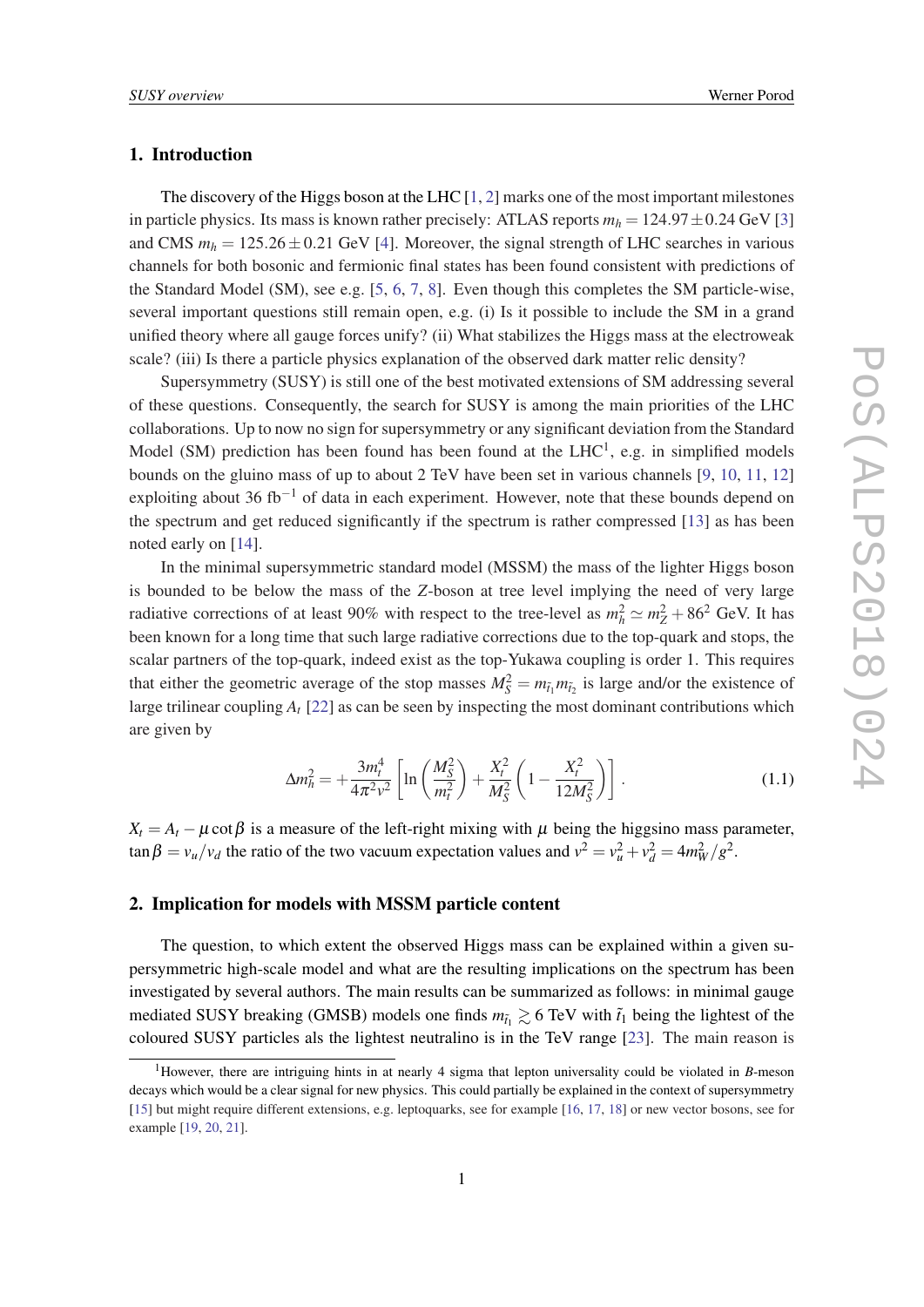that at the so-called messenger scale one finds  $A_t = 0$  requiring the stops to be very heavy. If this were realized in nature, the LHC at 14 TeV would not be able to discover SUSY but would require a higher center of mass energy, e.g. a 100 TeV collider [\[24](#page-6-0)]. However, in extended GMSB models non-zero trilinear couplings are possible at the messenger scale and consequently there are cor-ners in parameter space [\[25](#page-6-0)] with lighter squarks, e.g.  $m_{\tilde{t}_1} \simeq m_{\tilde{b}_1} \gtrsim 1$  TeV, which is the mass range explored by the current LHC run [[10,](#page-6-0) [26](#page-6-0)].

In the constrained MSSM (CMSSM) or slightly extended versions with non-universal Higgs mass parameters (NUHM-models) the explanation of the observed Higgs mass requires at *MGUT* , the scale of grand unification (GUT), the condition  $|A_0| \simeq 2m_0$  [[27](#page-6-0), [28](#page-6-0), [29](#page-7-0)]. Here  $A_0$  and  $m_0$  are the common trilinear coupling and the scalar mass parameter, respectively. Fitting the CMSSM to the Higgs mass taking into account low energy and LHC constraints one finds that the best fit point [[30\]](#page-7-0) has the typical mass scales  $m_{\tilde{g}}, m_{\tilde{q}} \gtrsim 2 \text{ TeV}, m_{\tilde{l}_R} \simeq 600 \text{ GeV}$  and  $m_{\tilde{\chi}_1^0} \simeq 450 \text{ GeV}$ . This implies, that the up-to now negative search results at the LHC are consistent with this part of the parameter which, however, will be probed by the current and next LHC runs. Also in even more general high scale models with non-universal parameter at  $M_{GUT}$  the requirement of large trilinear couplings, e.g.  $|A_0|$  ≥ (1 − 3) max( $M_{1/2}$ ,  $m_{Q_3}$ ,  $m_{U_3}$ ), persists [[31](#page-7-0)].

There is however a potential problem with large trilinear couplings such as  $A_t$  or  $A_0$ ; namely the danger that a global minimum of the scalar potential exists which is colour and/or charge breaking. It has been shown that large regions of the CMSSM parameter space with  $m_h \approx 125$  GeV are indeed ruled out by color/charge breaking minima [\[32](#page-7-0)].

High scale models like GMSB or CMSSM predict a rather hierarchical mass spectrum for the supersymmetric particles giving rise to hard jets and leptons at the LHC in combination with large missing transverse momentum with only small/tiny SM background. In contrast to these models, the general MSSM allows for the possibility that at least part of the spectrum with different species is rather compressed leading to substantial reduction of mass the bounds of various supersymmetric particles, see e.g. [[14,](#page-6-0) [33,](#page-7-0) [34](#page-7-0), [35](#page-7-0)]. This can be even more involved if flavour violating and/or CP violating parameters are present, which could still be large for the third generation [\[36](#page-7-0), [37](#page-7-0)], as this can significantly alter the decay branching ratios.

A particular subclass of the general MSSM are so-called 'natural SUSY' scenarios [\[38](#page-7-0), [39,](#page-7-0) [40\]](#page-7-0). The basic idea is of these models is to take only those SUSY particles close the electroweak scale which give a sizeable contribution sizeably to the Higgs mass  $m_h$ . In this way a too large finetuning of parameters of unrelated sectors is avoided. Multi-TeV scale masses are assigned to all other SUSY particles. In particular, the higgsinos, the partners of the Higgs bosons, and the light stop have masses of the order of a few hundred GeV. In addition the masses of the gluino and the heavier stop should be close to the TeV scale. This implies a rather compressed spectrum of the lightest neutralinos and the lightest chargino with mass differences of *O*(1 GeV). This implies that the decay products of the leightest chargino and the second lightest neutralino are rather soft and cannot be identified as such at the LHC and are difficult to be detect in direct searches [\[41\]](#page-7-0) at the LHC. This also implies that decays like  $\tilde{b}_1 \to \tilde{\chi}_1^+ t$  and  $\tilde{t}_1 \to \tilde{\chi}_1^0 t$  cannot be distinguished at the LHC. While these models are interesting from the point of view of fine-tuning they cannot explain the observed relic dark matter density as the annihilation cross sections of higgsinos are rather large<sup>[?]</sup>. Moreover, also this class of models requires large  $A_t$  and, thus, the allowed parameter space gets constrained by the requirement of the non-existence of global charge and/or colour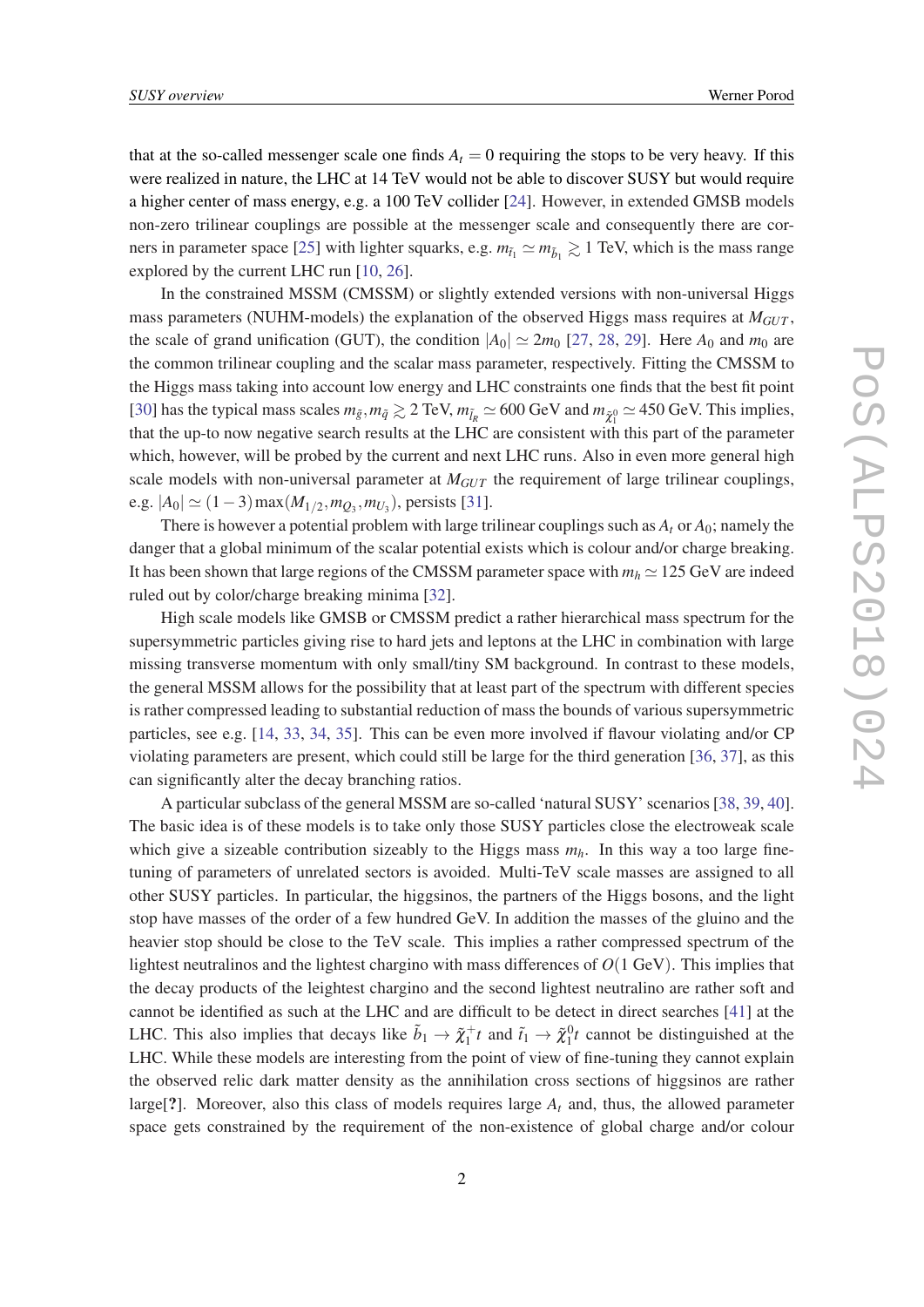breaking minima [\[42](#page-7-0)]. As already mentioned above, data from the current LHC run imply mass bounds of up to  $m_{\tilde{t}_1} \simeq 1$  TeV assuming a large mass hierarchy between the stop and the higgsinos [[43,](#page-7-0) [44](#page-7-0)]. We note for completeness that even in Natural SUSY the higgsinos might have larger masses due to possible existence of the soft SUSY breaking term [\[45\]](#page-7-0)  $\mu' \tilde{H}_u \tilde{H}_d$  resulting in higgsino mass of order  $\mu + \mu'$ .

Staying with MSSM particle content one can extend the model by allowing for R-parity violating couplings. Usually it is argued that this class is less motivated as it lacks a good dark matter candidate as the lighest supersymmetric particle (LSP) becomes unstable. However, supergravity implies that existence of the gravitino which is a potential dark matter candidate if it is light [[46\]](#page-7-0). R-parity violation via lepton number violation gives a potential explanation of the observed neutrino data and mixing structure [[47,](#page-7-0) [48\]](#page-7-0). For the following remarks we concentrate on these parts of the parameter space. R-parity leads to a considerable change of the phenomenology due to the LSP decays. On the one side the amount of missing transverse energy is reduced on the other side there is possibility of displaced vertices which is a consequence of the smallness of the neutrino masses. Combining both aspects one finds that the LHC roughly is roughly the same as in the R-parity conserving MSSM once different channels are combined [[49,](#page-7-0) [50](#page-7-0)]. Interestingly one can test if R-parity violation is indeed the source of neutrino masses and mixings as certain LSP decays are related to neutrino data, e.g.  $BR(\tilde{\chi}_1^0 \to \tau q \bar{q})/BR(\tilde{\chi}_1^0 \to \mu q \bar{q}) \simeq \tan^2 \theta_{atm}$  [[51\]](#page-7-0) with  $\theta_{atm}$  being the atmospheric neutrino mixing angle. Such relations exist independent of the nature of the LSP [[52\]](#page-7-0).

#### 3. Extended supersymmetric models

The requirement of having very large radiative corrections to explain *m<sup>h</sup>* is a hint to go beyond the MSSM. In non-minimal extensions, the tree-level bound can be pushed to larger values due to the extra *F*-contributions as in the next to minimal MSSM (NMSSM) [[53\]](#page-7-0) or due to extra *D*-term contributions in models with an enlarged gauge group [\[54](#page-7-0)] close to the electroweak scale. The main difference within the NMSSM is the extended Higgs sector but the phenomenology of the SUSY particles hardly changes. The main difference occurs in case of a singlino LSP as in this case the cascade decays of the SUSY particles get enlarged by an additional step. However, the main signatures remain as in the MSSM and we refer to ref. [[55\]](#page-7-0) for further details.

Here we concentrate on models with extended gauge groups. As examples we consider *SO*(10) inspired left-right symmetric models, which have several virtues: (i) They gives an explanation of the observed neutrino masses and mixing pattern, (ii) They can explain the conservation of R-parity as *U*(1)*B*−*<sup>L</sup>* is a subgroup of *SO*(10), (iii) The R-sneutrino, the partner of the right-handed neutrino, is a potential dark matter candidate [\[56](#page-7-0), [57](#page-7-0)]. In view of the Higgs mass, taking for example the breaking chain

$$
SO(10) \to SU(3)_C \times SU(2)_L \times SU(2)_R \times U(1)_{B-L}
$$
  

$$
\to SU(3)_C \times SU(2)_L \times U(1)_R \times U(1)_{B-L} \cong SU(3)_C \times SU(2)_L \times U(1)_Y \times U(1)_X
$$

on obtains larger tree-level bounds such as [[58\]](#page-7-0)  $m_h \le m_Z^2 + \frac{1}{4}$  $\frac{1}{4}g_{\chi}^2 v^2$  where  $g_{\chi} \simeq g_{\chi}$  reducing the need for radiative corrections to about 50% which still is large. However, this reduces the need for rather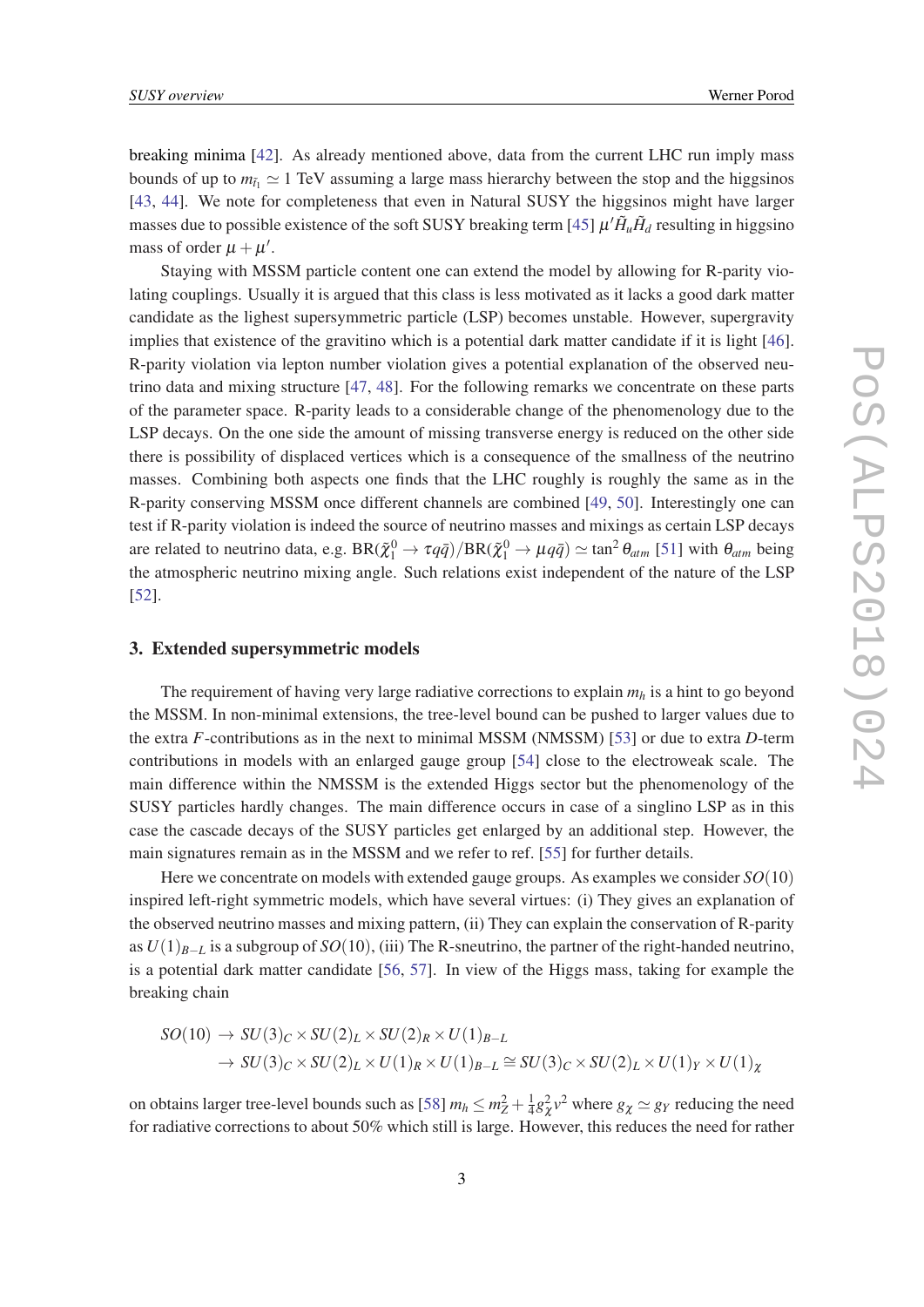<span id="page-4-0"></span>

Figure 1: Left: LHC constraints on combinations of  $m_{\tilde{v}_R}$  and  $\mu$  due to chargino pair production  $pp \rightarrow$  $\tilde{\chi}_1^+ \tilde{\chi}_1^- \to l^+l^- \tilde{v}_R \tilde{v}_R^*$ . Right: LHC constraints on combinations of  $m_{\tilde{v}_R}$  and  $m_{\tilde{L}}$  due to slepton/sneutrino production in case of an R-sneutrino LSP fixing  $\mu = m_{\tilde{\nu}_R} + 25$  GeV,  $M_1 = M_2 = 2$  TeV,  $m_{\tilde{\nu}_R} = 20$  GeV and tan $\beta = 6$ . Red points are excluded, blue ones are allowed and in case of the green ones no conclusive statement can be drawn, within the known theoretical and experimental uncertainties. See ref. [\[62](#page-8-0)] for details.



Figure 2: LHC constraints on combinations of  $m_{\tilde{v}_R}$  and  $m_{\tilde{L}}$  due to slepton/sneutrino production in case of an R-sneutrino LSP fixing  $\mu = 400$  GeV,  $M_1 = M_2 = 2$  TeV,  $m_{V_R} = 20$  GeV and tan  $\beta = 6$ . Red points are excluded, blue ones are allowed and in case of the green ones no conclusive statement can be drawn, within the known theoretical and experimental uncertainties. See ref. [[62\]](#page-8-0) for details.

large *A<sup>t</sup>* and thus the danger of charge/color breaking minima. The additional particle content has several phenomenological implications: (i) In particular in scenarios where a R-sneutrino is the lightest supersymmetric particle (LSP) one finds an enhanced lepton multiplicity in the cascade decays of supersymmetric particles [[59\]](#page-7-0). Moreover, in contrast to the MSSM, where the the righthanded squarks decay essentially only into the LSP and a jet, one finds here sizeable branching ratios in the additional gaugino which decays further leading also in these case to cascade decays. While this reduces the importance of the 2-jet plus missing energy channel at the LHC, other channels become more important implying the current bounds on squarks and gluinos hardly change. (ii) The existence of a light additional, SM gauge singlet Higgs boson [\[54](#page-7-0), [58,](#page-7-0) [60](#page-7-0)]. The direct production channles of these Higgs bosons is tiny but they show up in the decays of the heavier Higgs bosons as well of SUSY particles. (iii) Gauge kinetic mixing and additional Z' decay modes can significantly alter the LHC bounds on the  $Z'$  mass reducing it up to 500 GeV [[58,](#page-7-0) [60\]](#page-7-0).

One might ask if the additional particle content can potentially solve the dark matter problem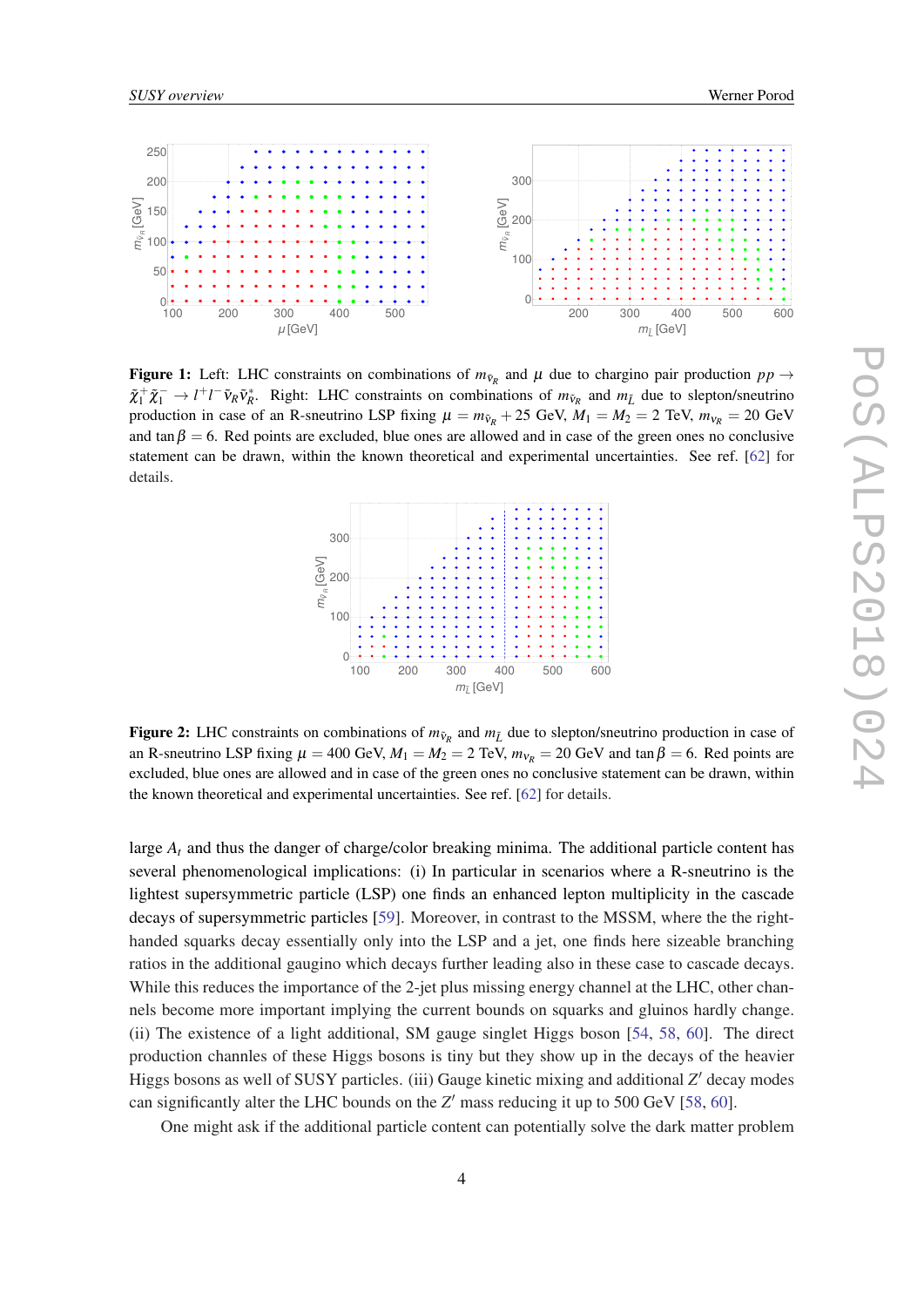of Natural SUSY. In principle, a light right-handed neutrino ν*<sup>R</sup>* with a mass in the keV range can do this as in the νSM [[61\]](#page-8-0). We note for completeness that this is rather difficult to achieve such a scenario in a simple *SO*(10) scenario as the required smallness the neutrino Yukawa couplings can hardly be obtained. If this were the only change, then the LHC phenomenology of Natural SUSY would not change. It is well conceivable that the mechanism causing the lightness of the  $v_R$  leads also to light sleptons and sneutrinos. Assuming that a *R*-sneutrino is the LSP one gets immediately constraints on the  $\mu$ -parameter from higgsino pair production as now the decay  $\tilde{\chi}_1^+ \simeq \tilde{h}_1^+ \to l^+ \tilde{v}_R$ is allowed [\[62](#page-8-0)]. Using 8-TeV and 13 TeV (with an integrated luminosity  $\mathscr{L} = 13.9 \text{ fb}^{-1}$ ) LHC data one obtains a bound of about 380 GeV on  $\mu$  provided there is sufficient phase space. This bound is hardly improved by the 36 fb<sup>-1</sup> data [[63\]](#page-8-0). In case that also the usual sleptons have masses in the range of a few hundred GeV, they are mainly produced via  $pp \rightarrow \tilde{l}_L \tilde{v}_L$ . In such a scenario one gets constraints from LHC data on the soft SUSY breaking parameter  $M_{\tilde{I}}$ , which sets the mass scale of the sleptons, of up to 580 GeV using the analyses implemented in the CheckMate package. We refer to ref. [[62\]](#page-8-0) for further details. Note, that these bounds apply to any other model containing the corresponding particles. The 36 fb<sup>-1</sup> data push this bound up to about [63](#page-8-0)0 GeV [63]. Here it has been assumed that the sleptons decay via two-body decays into charginos and neutralinos which decay further into higgsinos. In the part of parameter space, where the higgsinos are heavier than the sleptons three body decays such as  $\tilde{l} \rightarrow q\bar{q}q'$  occur. In case of the left-sneutrinos the decays into  $h\tilde{v}_R$  and  $Z\tilde{n}_R$  dominate if kinematically allowed. The combination of these decay modes implies a substantial reduction of the bounds on the sleptons down to about 200 GeV [[62\]](#page-8-0) as can be seen in fig. [2](#page-4-0). The main for this reductions are that the jets and leptons from the slepton decays are relativ soft and the appearance of the on-shell Higgs and *Z*-bosons in the sneutrino decays. This gets hardly changed even specific searches where Higgs bosons appear in the higgsino decays, e.g. searches for higgsinos decaying into bosons and a gravitino [\[64](#page-8-0), [65\]](#page-8-0), are taken into account [\[63\]](#page-8-0).

# 4. Conclusions

Within the MSSM the explanation of the observed Higgs mass  $m_h \approx 125.1$  GeV requires large radiative correction. This can be either achieved via heavy stops and/or large left-right mixing in the stop sector. The latter can lead to charge/color breaking minima putting severe constraints on the corresponding parameter space. In high scale models such as CMSSM, NUHM or general GMSB, squarks and gluinos have masses in the 1-2 TeV range within the corresponding parameter regions which are currently probed at the LHC. If minimal GMSB were realised in nature then the observed Higgs mass requires a spectrum of coloured SUSY particles beyond the reach of LHC at 14 TeV.

In generic models with MSSM particle content the LHC bounds can be substantially reduced if the spectrum is at least partially compressed. However, if this realized in Nature, this will require a quite unusual pattern for supersymmetry breaking as the renormalisation group evaluation of the underlying parameters yields a quite hierarchical mass spectrum in unified models.

The relatively large value of  $m_h$  can be understood as a hint to go beyond the MSSM. In extended models one can get additional tree-level contributions to *m<sup>h</sup>* due to F-terms, like in the NMSSM, and/or due to D-terms, like in models with extended gauge symmetries. This reduces somewhat the need for large radiative corrections. We have briefly sketched some important fea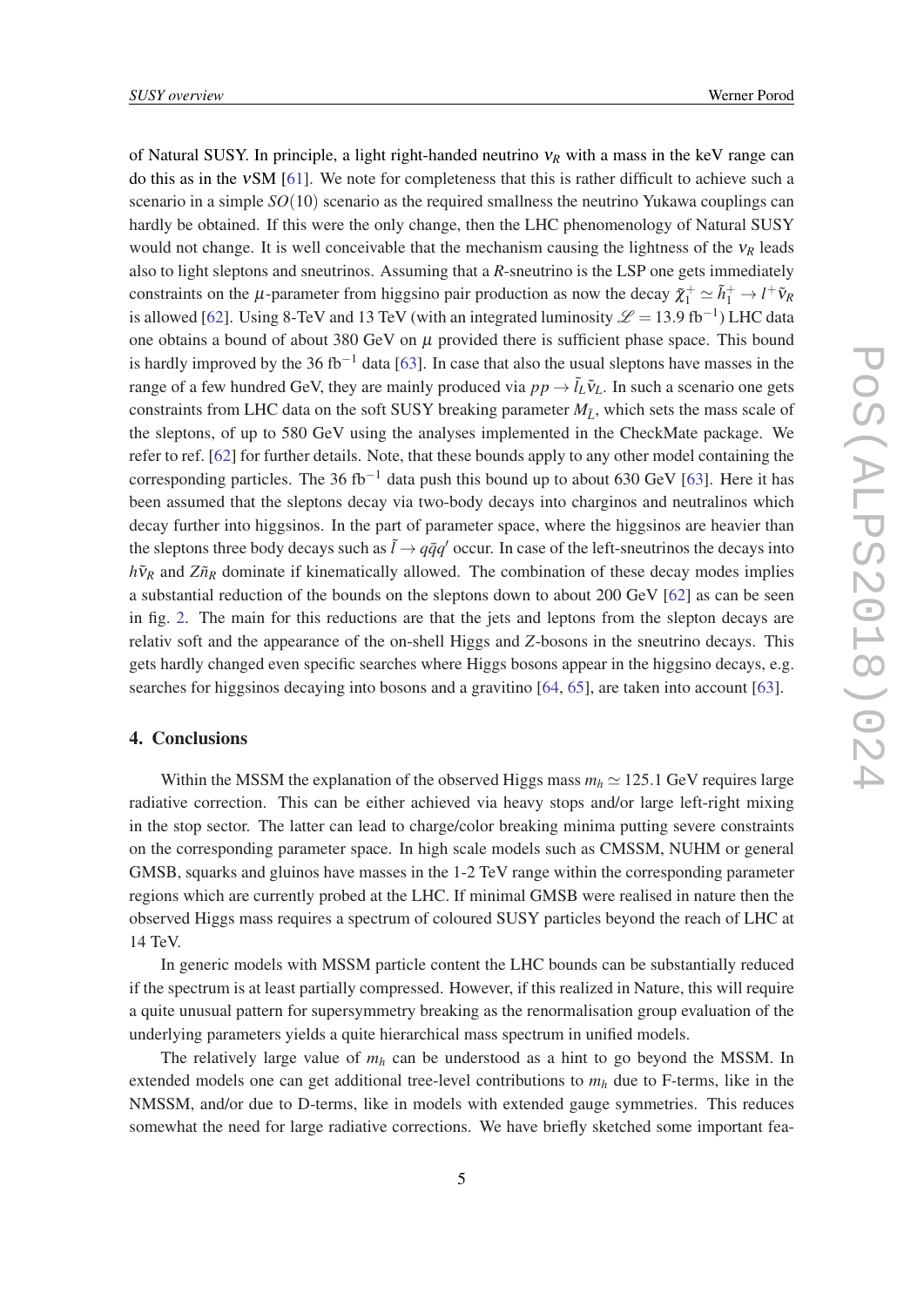<span id="page-6-0"></span>tures of *SO*(10) inspired models. Moreover, we have shown that in scenarios with an *R*-sneutrino LSP the LHC gives bounds on electroweakly produced particles of up to 580 GeV.

#### References

- [1] G. Aad *et al.* [ATLAS Coll.], Phys. Lett. B **716** (2012) 1 [arXiv:1207.7214 [hep-ex]].
- [2] S. Chatrchyan *et al.* [CMS Coll.], Phys. Lett. B 716 (2012) 30 [arXiv:1207.7235 [hep-ex]].
- [3] M. Aaboud *et al.* [ATLAS Collaboration], Phys. Lett. B 784 (2018) 345 [arXiv:1806.00242 [hep-ex]].
- [4] A. M. Sirunyan *et al.* [CMS Collaboration], JHEP 1711 (2017) 047 [arXiv:1706.09936 [hep-ex]].
- [5] A. M. Sirunyan *et al.* [CMS Collaboration], [arXiv:1806.05246 [hep-ex]].
- [6] M. Aaboud *et al.* [ATLAS Collaboration], arXiv:1808.08238 [hep-ex].
- [7] A. M. Sirunyan *et al.* [CMS Collaboration], arXiv:1808.08242 [hep-ex].
- [8] M. Aaboud *et al.* [ATLAS Collaboration], arXiv:1808.09054 [hep-ex].
- [9] M. Aaboud *et al.* [ATLAS Coll.], JHEP **1709** (2017) 088 [arXiv:1704.08493 [hep-ex]].
- [10] A. M. Sirunyan *et al.* [CMS Coll.], Phys. Rev. Lett. 119 (2017) no.15, 151802 [arXiv:1705.04673 [hep-ex]].
- [11] A. M. Sirunyan *et al.* [CMS Collaboration], JHEP 1805 (2018) 025 [arXiv:1802.02110 [hep-ex]].
- [12] M. Aaboud *et al.* [ATLAS Collaboration], arXiv:1808.06358 [hep-ex].
- [13] H. Weber, talk at SUSY'18, 23-27 July 2018, Barcelona, Spain.
- [14] T. J. LeCompte, S. P. Martin, Phys. Rev. D 85 (2012) 035023 [arXiv:1111.6897 [hep-ph]].
- [15] U. Nierste, talk at ALPS 2018, April 15-20 2018, Obergurgl, Austria.
- [16] M. Bauer and M. Neubert, Phys. Rev. Lett. 116 (2016) no.14, 141802 [arXiv:1511.01900 [hep-ph]].
- [17] A. Crivellin *et al.*, Phys. Rev. D 97 (2018) no.1, 015019 [arXiv:1706.08511 [hep-ph]].
- [18] T. Faber *et al.*, arXiv:1808.05511 [hep-ph].
- [19] A. Crivellin, G. D'Ambrosio and J. Heeck, Phys. Rev. Lett. 114 (2015) 151801 [arXiv:1501.00993 [hep-ph]].
- [20] A. Celiset *et al.*, Phys. Rev. D 92 (2015) no.1, 015007 [arXiv:1505.03079 [hep-ph]].
- [21] A. Falkowski *et al.*, JHEP 1808 (2018) 061 [arXiv:1803.04430 [hep-ph]].
- [22] A. Diouadi, Phys. Rept. 459 (2008) 1 [hep-ph/0503173].
- [23] M. A. Ajaib *et al.*, Phys. Lett. B **713** (2012) 462 [arXiv:1204.2856 [hep-ph]].
- [24] M. Mangano (ed.), CERN Yellow Report CERN 2017-003-M [arXiv:1710.06353 [hep-ph]].
- [25] S. Knapen, D. Redigolo, JHEP 1701 (2017) 135 [arXiv:1606.07501 [hep-ph]].
- [26] M. Aaboud *et al.* [ATLAS Collaboration], Phys. Rev. D 98 (2018) no.3, 032008 [arXiv:1803.10178 [hep-ex]].
- [27] H. Baer, V. Barger and A. Mustafayev, Phys. Rev. D **85** (2012) 075010 [arXiv:1112.3017 [hep-ph]].
- [28] M. Kadastik et al., JHEP **1205** (2012) 061 [arXiv:1112.3647 [hep-ph]].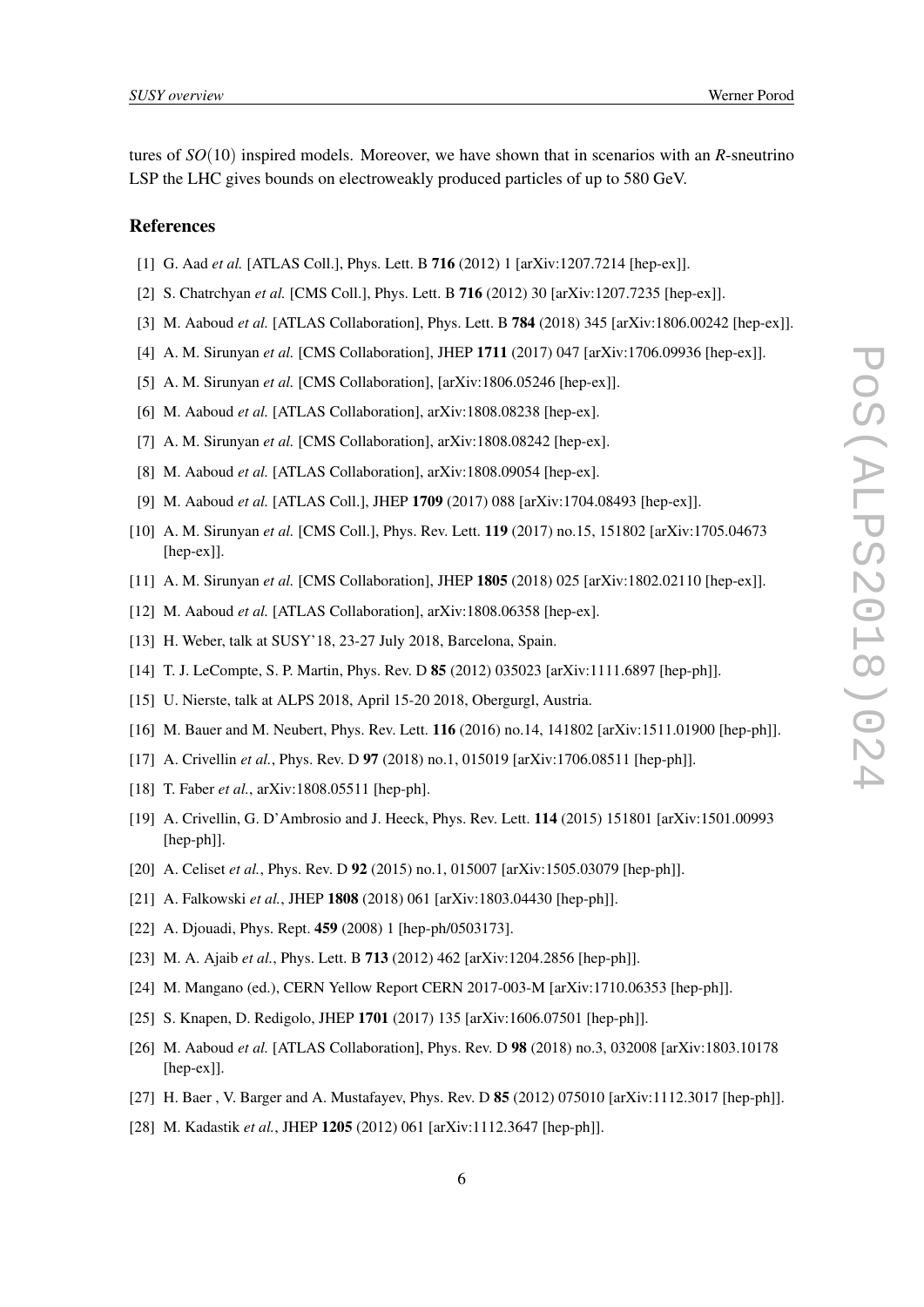- <span id="page-7-0"></span>[29] O. Buchmueller *et al.*, Eur. Phys. J. C 72 (2012) 2020 [arXiv:1112.3564 [hep-ph]].
- [30] P. Bechtle *et al.*, Eur. Phys. J. C 76 (2016) no.2, 96 [arXiv:1508.05951 [hep-ph]].
- [31] F. Brummer, S. Kraml and S. Kulkarni, JHEP 1208 (2012) 089 [arXiv:1204.5977 [hep-ph]].
- [32] J. E. Camargo-Molina *et al.*, JHEP 1312 (2013) 103 [arXiv:1309.7212 [hep-ph]].
- [33] S. Sekmen *et al.*, JHEP 1202 (2012) 075 [arXiv:1109.5119 [hep-ph]].
- [34] M. W. Cahill-Rowley *et al.*, Phys. Rev. D 88 (2013) no.3, 035002 [arXiv:1211.1981 [hep-ph]].
- [35] A. Arbey *et al.*, Phys. Lett. B **720** (2013) 153 [arXiv:1211.4004 [hep-ph]].
- [36] A. Bartl *et al.*, Phys. Rev. D 70 (2004) 035003 [hep-ph/0311338].
- [37] K. De Causmaecker *et al.*, JHEP 1511 (2015) 125 [arXiv:1509.05414 [hep-ph]].
- [38] C. Brust *et al.*, JHEP **1203** (2012) 103 [arXiv:1110.6670 [hep-ph]].
- [39] M. Papucci *et al.*, JHEP **1209** (2012) 035 [arXiv:1110.6926 [hep-ph]].
- [40] L. J. Hall, D. Pinner and J. T. Ruderman, JHEP 1204 (2012) 131 [arXiv:1112.2703 [hep-ph]].
- [41] D. Barducci *et al.*, JHEP **1507** (2015) 066 [arXiv:1504.02472 [hep-ph]].
- [42] J. E. Camargo-Molina *et al.*, Phys. Lett. B 737 (2014) 156 [arXiv:1405.7376 [hep-ph]].
- [43] The ATLAS Coll., ATLAS-CONF-2017-020.
- [44] K. Yoshihara [ATLAS Collaboration], arXiv:1709.01053 [hep-ex].
- [45] G. G. Ross, K. Schmidt-Hoberg and F. Staub, JHEP 1703 (2017) 021 [arXiv:1701.03480 [hep-ph]].
- [46] M. Hirsch, W. Porod and D. Restrepo, JHEP 0503 (2005) 062 [hep-ph/0503059].
- [47] M. Hirsch *et al.*, Phys. Rev. D 62 (2000) 113008 Erratum: [Phys. Rev. D 65 (2002) 119901] [hep-ph/0004115].
- [48] A. Dedes, S. Rimmer and J. Rosiek, JHEP 0608 (2006) 005 [hep-ph/0603225].
- [49] F. de Campos *et al.*, JHEP 0805 (2008) 048 [arXiv:0712.2156 [hep-ph]].
- [50] F. De Campos *et al.*, Phys. Rev. D **82** (2010) 075002 [arXiv:1006.5075 [hep-ph]].
- [51] W. Porod *et al.*, Phys. Rev. D **63** (2001) 115004 [hep-ph/0011248].
- [52] M. Hirsch and W. Porod, Phys. Rev. D 68 (2003) 115007 [hep-ph/0307364].
- [53] U. Ellwanger and C. Hugonie, Mod. Phys. Lett. A 22 (2007) 1581 [hep-ph/0612133].
- [54] M. Hirsch *et al.*, JHEP **1202** (2012) 084 [arXiv:1110.3037 [hep-ph]].
- [55] U. Ellwanger, C. Hugonie and A. M. Teixeira, Phys. Rept. 496 (2010) 1 [arXiv:0910.1785 [hep-ph]].
- [56] S. Gopalakrishna, A. de Gouvea and W. Porod, JCAP 0605 (2006) 005 [hep-ph/0602027].
- [57] C. Arina and N. Fornengo, JHEP 0711 (2007) 029 [arXiv:0709.4477 [hep-ph]].
- [58] M. E. Krauss, W. Porod and F. Staub, Phys. Rev. D 88 (2013) no.1, 015014 [arXiv:1304.0769 [hep-ph]].
- [59] M. Hirsch *et al.*, Phys. Rev. D 86 (2012) 093018 [arXiv:1206.3516 [hep-ph]].
- [60] M. E. Krauss *et al.*, Phys. Rev. D **86** (2012) 055017 [arXiv:1206.3513 [hep-ph]].